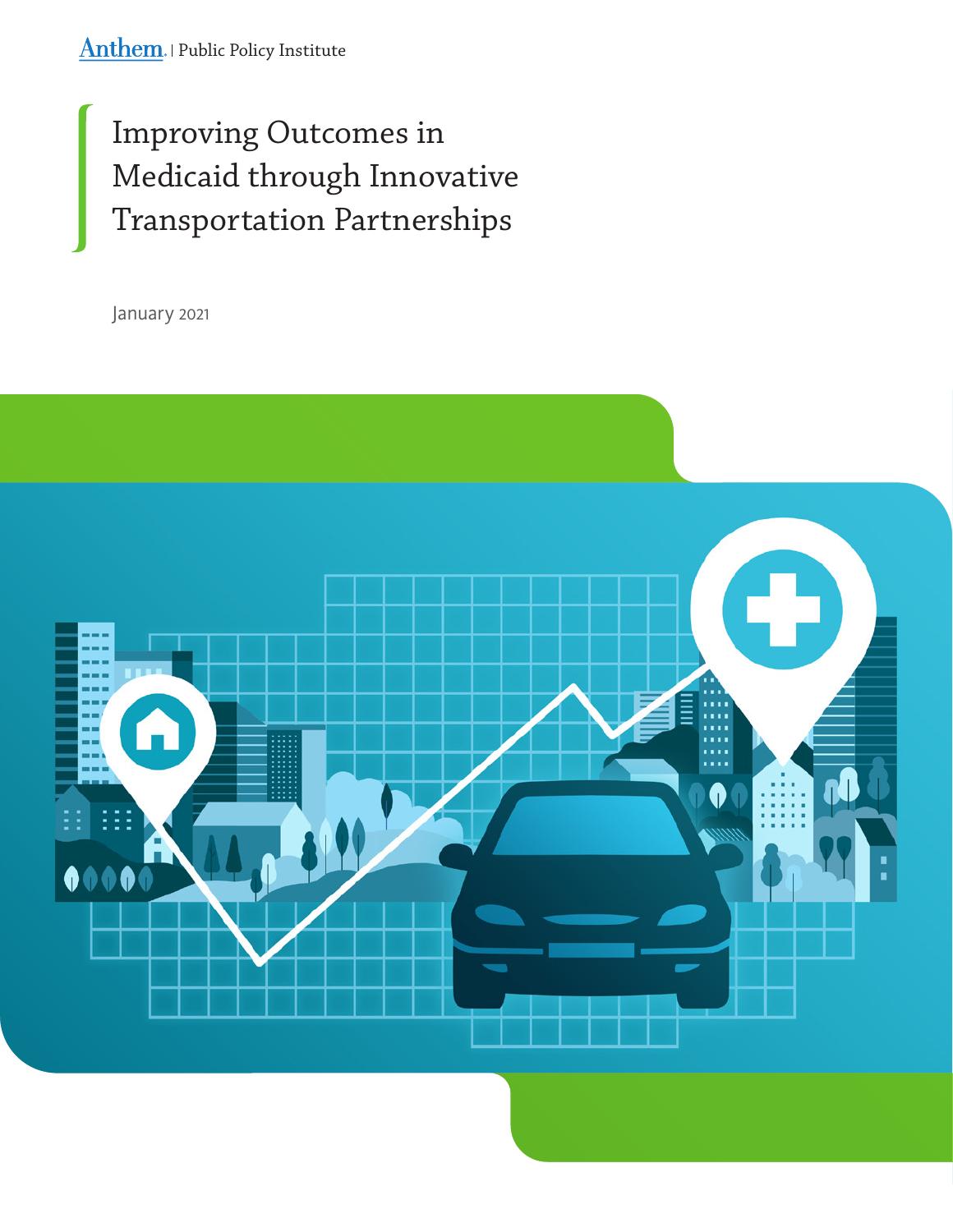## KEY HIGHLIGHTS

- Non-emergency medical transportation (NEMT) helps Medicaid beneficiaries access needed healthcare services and supports. Still, many beneficiaries miss appointments due to transportation-related issues.
- Amerigroup Tennessee and its transportation vendor, Tennessee Carriers, partnered with Lyft to enhance access to NEMT. Early findings suggest the program has improved outcomes and beneficiary satisfaction.
- This program is an example of how MCOs can be innovative partners with the state Medicaid agency in better meeting the healthcare needs of beneficiaries.



### **Contents**

| Overview                                   | 3  |
|--------------------------------------------|----|
| Medicaid and NEMT                          | Δ  |
| <b>Impact of Transportation Challenges</b> | 5  |
| Amerigroup Tennessee's Innovative Efforts  | 6  |
| <b>Early Findings</b>                      |    |
| Discussion                                 | 10 |
| Conclusion                                 | າດ |
| Endnotes                                   |    |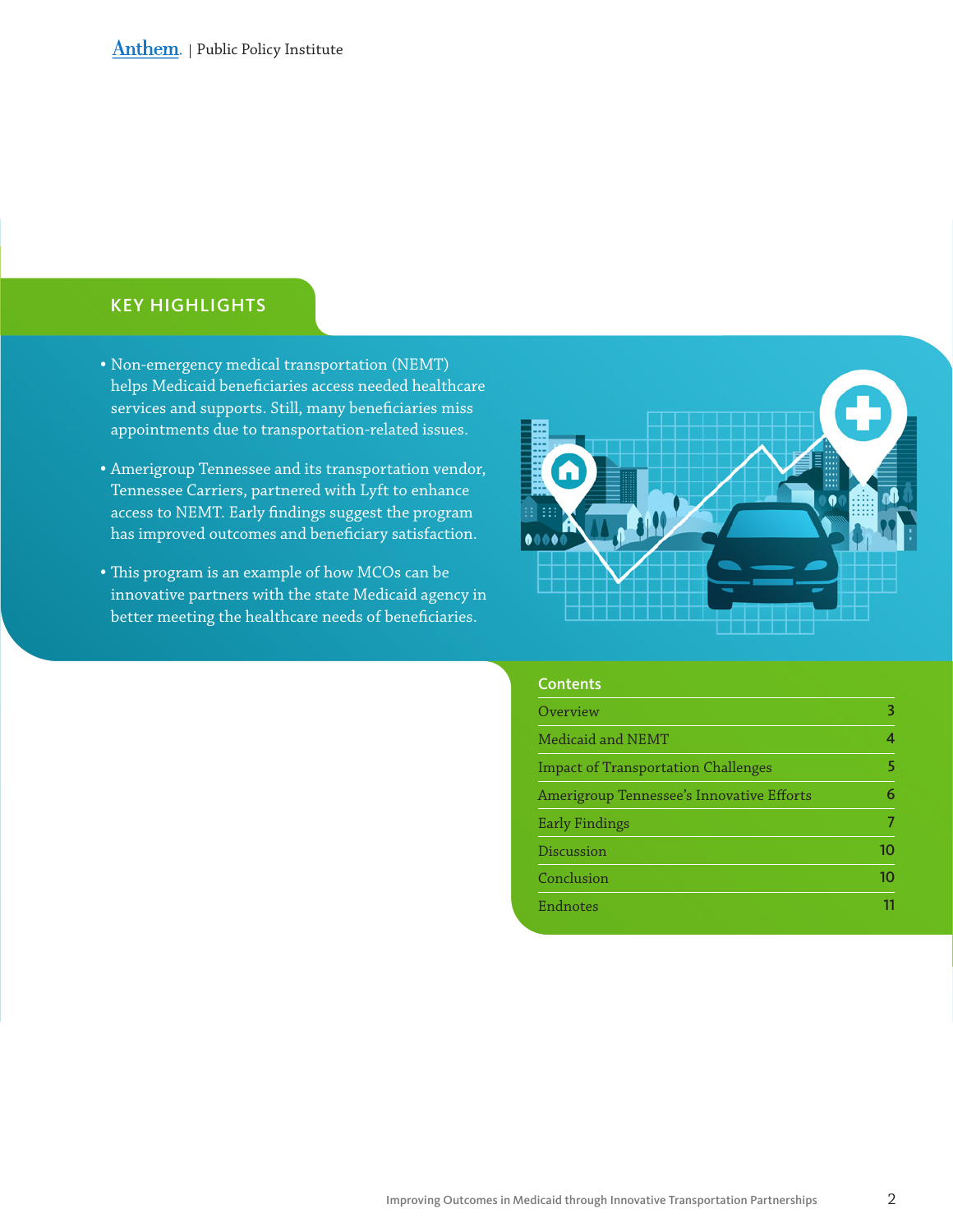<span id="page-2-0"></span>

## **Overview**

Non-emergency medical transportation (NEMT) is a critical service for Medicaid beneficiaries who use it to get to and from medical appointments and to access other services and supports. In a recent survey of Medicaid beneficiaries, 60 percent reported that they could not attend their medical appointments without access to NEMT.<sup>1</sup>

Most states do not require any cost sharing for NEMT. Yet individuals still encounter barriers to securing reliable transportation, such as delays and overbooked rides, which negatively affect their health and wellbeing. For instance, millions of Medicaid beneficiaries forgo or defer medical care due to transportation challenges.

The Amerigroup Tennessee health plan heard these same challenges and frustrations from its beneficiaries. To improve access to reliable and timely transportation services, the health plan led efforts to establish a partnership between Lyft and Tennessee Carriers, Inc.—the health plan's transportation vendor. The state Medicaid agency was a strong supporter of this effort and played an important role during its development and eventual expansion. This partnership allows Tennessee Carriers to utilize Lyft as an option for NEMT rides for a wide range of ambulatory services and supports—such as office visits and treatment (e.g., dialysis, chemotherapy)—in addition to its existing contracted vans.

This paper shares early findings from the efforts of Amerigroup Tennessee and Tennessee Carriers to enhance access to NEMT via the Lyft program, highlighting how the program has helped achieve notable improvements in both outcomes and beneficiary satisfaction.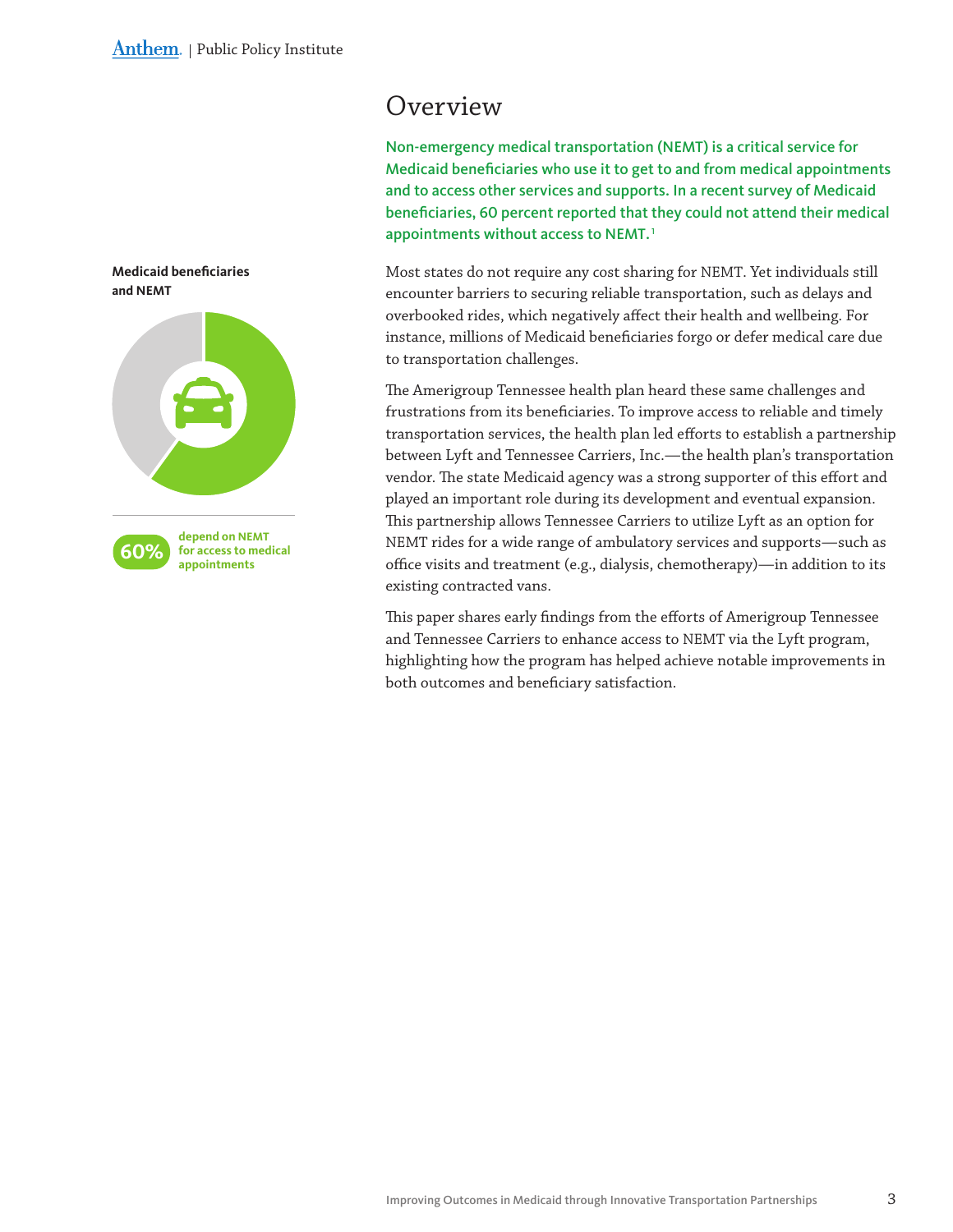<span id="page-3-0"></span>

NEMT helps beneficiaries access needed services and supports.

## Medicaid Coverage of Transportation Services

Since its inception in 1965, Medicaid has offered beneficiaries access to NEMT services.<sup>2</sup> The benefit covers a broad set of services, including trips via public transportation (e.g., buses), taxis, specialized vehicles (e.g., wheelchair accessible), and private vehicles.<sup>3</sup>

NEMT services help Medicaid beneficiaries access needed healthcare services and supports, such as primary and preventive care visits, chronic care management, and counseling sessions for mental health conditions or substance use disorders (MH/SUD).<sup>4</sup> In recent years, some state Medicaid programs and health plans have expanded this benefit to support whole person care by covering trips for certain non-medical visits (e.g., picking up prescriptions, rides to grocery stores).5

Most states provide NEMT at no cost to the beneficiary, but nearly half of all states include some restrictions on the use of NEMT. 6 For instance, 22 states have service limits or utilization requirements for NEMT services, such as requiring prior authorization, not covering the service when the household has a working vehicle, requiring prescriptions from providers for specialized transportation, or limiting NEMT to services within the local area.<sup>7</sup>

Medicaid managed care organizations (MCOs), which cover more than 75 percent of all Medicaid beneficiaries nationwide,<sup>8</sup> are an integral part of the delivery of NEMT. States usually include NEMT in the benefits that MCOs bear responsibility for providing.<sup>9</sup> In turn, Medicaid MCOs typically contract with a third party transportation broker to deliver these benefits. In states that do not include NEMT as part of their MCO contracts, Medicaid agencies will often contract with a third party transportation broker or, alternatively, use either their own transportation department or local/municipal service providers.<sup>10</sup>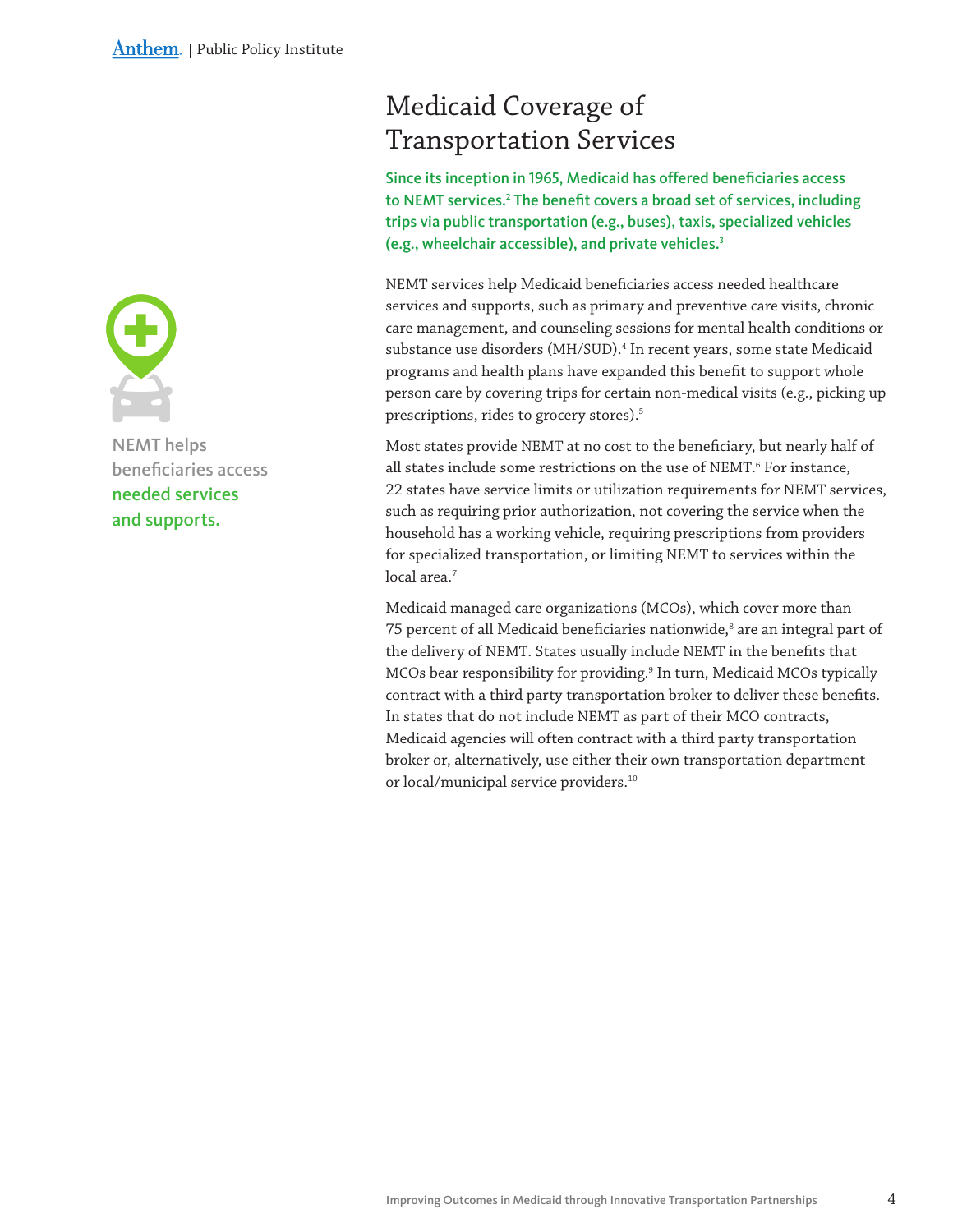<span id="page-4-0"></span>

Missed appointments can disrupt important preventive care and may ultimately lead to higher-cost care.

## Transportation Challenges Impact Health and Wellbeing

Despite the availability of the Medicaid NEMT benefit, millions of individuals still miss appointments each year because of transportationrelated issues.11 In 2017, 2.1 million beneficiaries under age 65 delayed their care due to lack of transportation.<sup>12</sup>

Additionally, in a nationwide survey of Medicaid beneficiaries with disabilities, over 12 percent of respondents reported they could not get a ride to the doctor's office in the last six months.13 These challenges occur for a variety of reasons, such as rides being overbooked, inadequate supply of accessible vehicles, miscommunication about the number of riders being picked up, or the beneficiary not showing up for their ride.<sup>14</sup>

Missing appointments can adversely affect individuals' health outcomes and wellbeing. People who miss appointments may not be able to obtain important medications or other supports—disrupting preventive care and treatment for health conditions, including chronic conditions. For example, it is well established that not adhering to prescribed medications can worsen health outcomes—especially for individuals with chronic conditions—while also increasing avoidable utilization (e.g., emergency room visit) and creating unnecessary costs.15

Additionally, for people lacking transportation to promptly address an acute health care need (e.g., high fever, toothache), the condition may be left untreated, worsening until far more invasive or expensive care is needed. For example, beneficiaries experiencing MH/SUD may miss counseling sessions that help support their recovery.

Lack of reliable transportation also poses other challenges to keeping healthcare appointments. For instance, if a ride falls through, beneficiaries may not be able to take additional time off work for a rescheduled appointment.

Focus groups conducted by the Amerigroup Tennessee health plan with its members identified a range of challenges associated with transportation services—late pick-ups, missed rides, and vans breaking down, to name a few examples. To improve beneficiaries' experience and ensure they can access their services, Amerigroup Tennessee helped initiate and develop an innovative partnership between Lyft and Tennessee Carriers to enhance transportation services for Medicaid beneficiaries.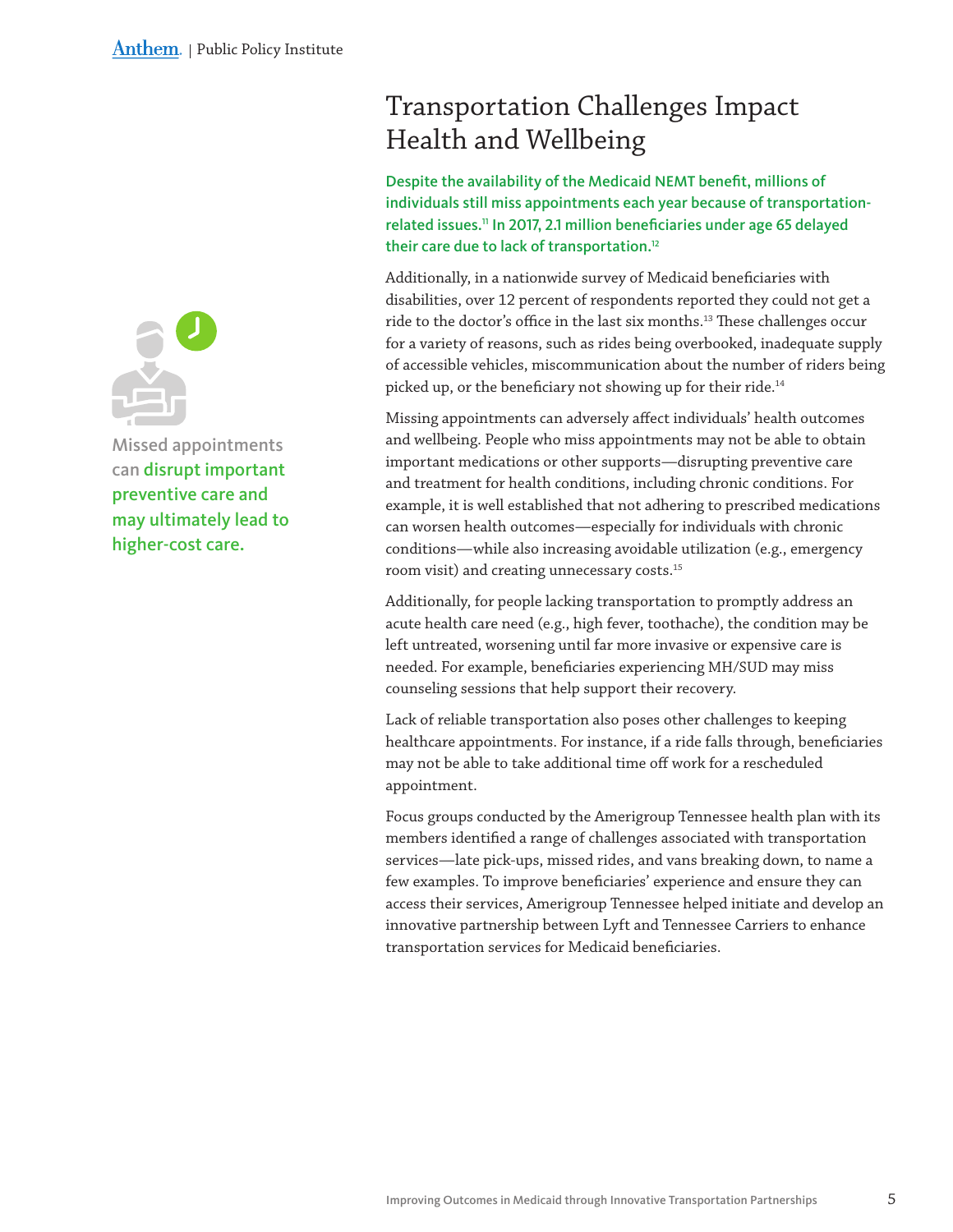## <span id="page-5-0"></span>Amerigroup Tennessee's Innovative Efforts to Enhance NEMT

Amerigroup Tennessee and Lyft, over a series of meetings, developed an enhanced approach to NEMT with the goal of eliminating barriers and closing gaps in transportation services. They then jointly reached out to Tennessee Carriers—the health plan's contracted transportation vendor to partner on implementation.<sup>16</sup>

Both Tennessee Carriers and TennCare strongly supported this effort as an opportunity to ensure people can get to and from their needed healthcare services and supports. Tennessee Carriers worked closely with Lyft to establish it as a subcontracted transportation provider.

TennCare provided legal and regulatory support to resolve barriers essential to getting the initiative off the ground. Additionally, in light of the early positive outcomes achieved through the pilot program, the state agency was a proponent of expanding the program sooner than planned.

The program, which adds Lyft rides as an option for NEMT, first launched in Shelby County (Memphis and surrounding area) in August 2019. It was soon expanded statewide in mid-January 2020, due to positive feedback from beneficiaries and providers and TennCare's support of broader implementation.

Tennessee Carriers has direct access to the Lyft ridesharing platform through the partnership. Staff at Tennessee Carriers received specialized training from Lyft so they can navigate the platform directly and arrange rides for beneficiaries. Lyft drivers participating in this program go through additional screening (on top of what Lyft already requires for its drivers). Amerigroup Tennessee, Tennessee Carriers, and Lyft worked closely with the state to make sure beneficiary safety was paramount.

Beneficiaries using the service have a seamless and convenient experience. They engage with the service through Tennessee Carriers—just as they do for all other NEMT rides.<sup>17</sup> Beneficiaries call one number for NEMT services; however, rather than being limited only to the traditional contracted vans, Tennessee Carriers now has the option to select a Lyft ride. Importantly, Tennessee Carriers also ensures that each individual is provided with the right transportation.18 For example, if a beneficiary needs a wheelchair accessible vehicle or door-to-door service, the vendor knows not to use Lyft. Beneficiaries are not left to navigate NEMT options themselves and potentially select the wrong one without realizing it. Once Tennessee Carriers books a Lyft ride for a beneficiary, the individual receives a confirmation notification via text from Lyft.



The Lyft program offers beneficiaries a seamless and convenient alternative for NEMT services.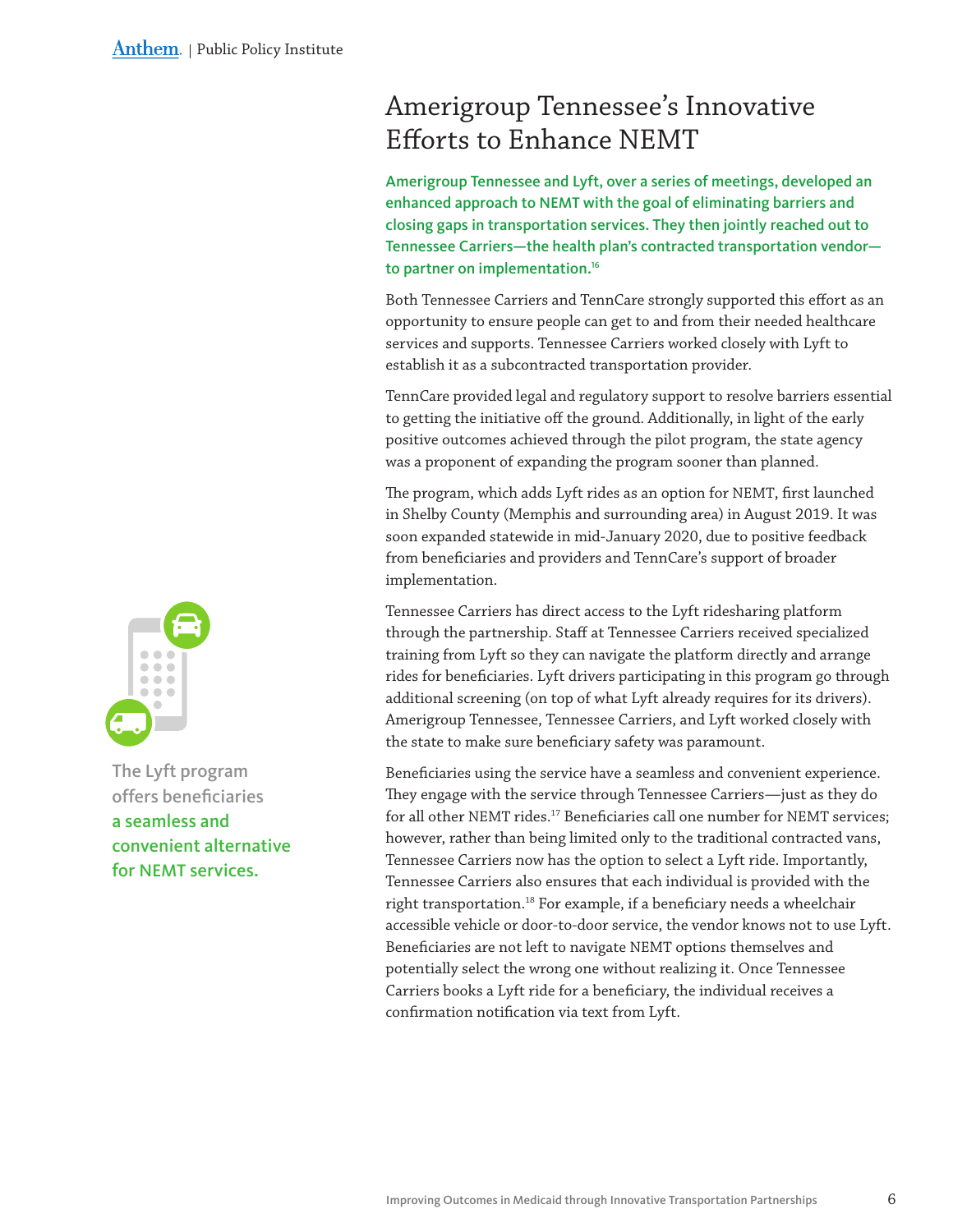## <span id="page-6-0"></span>Early Findings

The innovative program to enhance NEMT through Lyft has connected Medicaid beneficiaries to important services and supports while improving outcomes and quality.

### **Utilization**

The Lyft program provided more than 3,000 rides to beneficiaries enrolled in the Amerigroup Tennessee health plan from August 2019 through March 2020.19 The program has provided beneficiaries with transportation to an array of essential medical services—with dialysis services, specialists, and primary care physicians (PCPs) ranking as the most frequent trip destinations. More than half (56%) of all rides taken by Amerigroup Tennessee health plan members were to these three provider types.<sup>20</sup> (Figure 1) Beneficiaries also took rides to access critical services such as pain management, chemotherapy, and prenatal care visits.

While Lyft is an important addition to the NEMT program, it remains a small component of the more than 345,000 total NEMT rides that Amerigroup Tennessee beneficiaries received through Tennessee Carriers during the same time period.<sup>21</sup>



Source: Amerigroup Tennessee health plan data.

Data reflects 3,069 Lyft rides taken from the beginning of the program in August 2019 through the end of March 2020.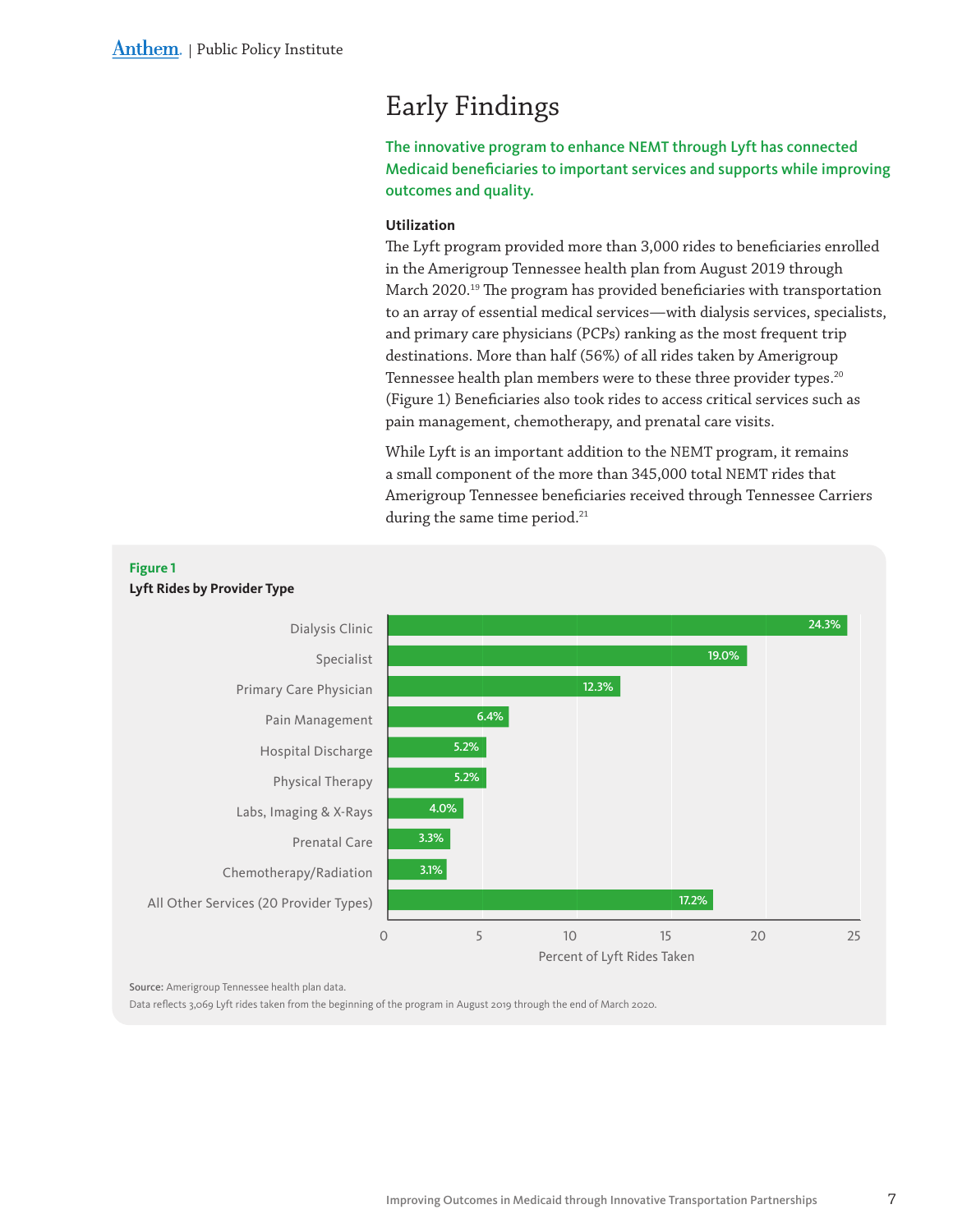### **Care Improvements**

Overall, beneficiaries receiving NEMT through the Lyft program appeared to experience improvements in measures of healthcare utilization, such as PCP visits and quality of care. Among beneficiaries who used the Lyft program, the number of claims per beneficiary per month for PCP visits increased by 13 percent during the first three full months (September–November 2019) of the program compared to the three months prior to implementation (May-July 2019).<sup>22</sup> Program data also suggests a positive impact when looking at year-over-year changes. Compared to the first quarter of 2019, claims per beneficiary per month for PCP services were 63 percent higher in the first quarter of 2020 among individuals who used the Lyft program. (Figure 2)



Source: Amerigroup Tennessee health plan data. To compare PCP use prior to and following the launch of the Lyft program in August 2019, the health plan analyzed claims data for only those members who used the Lyft program.

\* The Lyft program began serving Amerigroup Tennessee members on August 19, 2019.

In addition, the health plan observed immediate improvements in quality for beneficiaries who used the Lyft program, as measured by the Healthcare Effectiveness Data and Information Set (HEDIS). The HEDIS metrics can be used to identify "gaps in care," which are recommended preventive care services (e.g., physician visits, screenings) or clinical goals (e.g., blood pressure levels) that an individual has not yet met. During the first three months of the Lyft program (roughly mid-August 2019 through mid-November 2019), the number of beneficiaries who visited a physician for preventive or outpatient services increased by approximately 50 percent among those using Lyft for at least one ride.<sup>23</sup>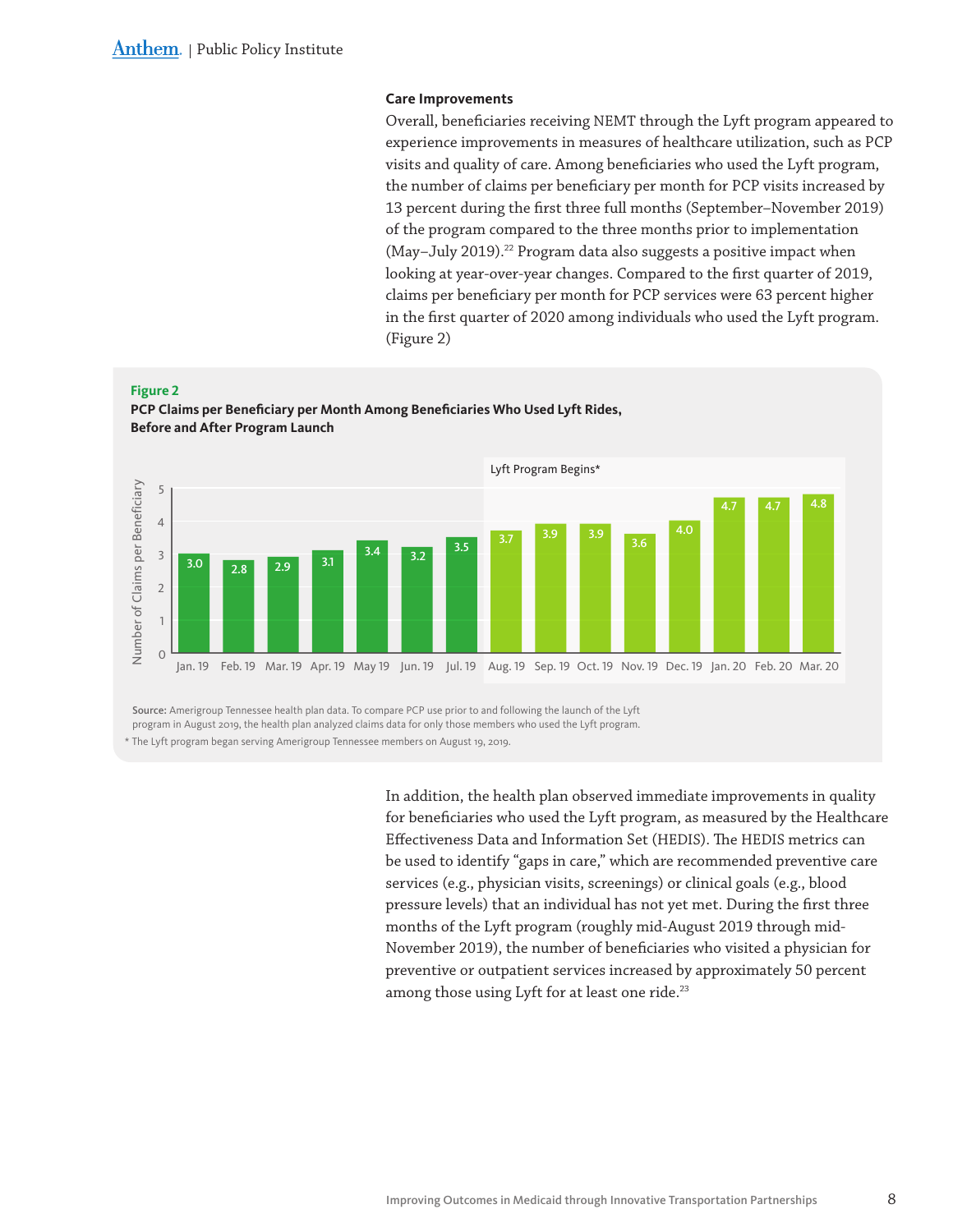Quality data from the first quarter of 2020 (Figure 3) suggests that the improvements observed by the health plan in the first three months of the program are persisting. The Lyft program is continuing to contribute to improvements in the number of physician visits and it may be having a positive impact on other HEDIS measures for attainment of recommended preventive care and clinical goals. Among those who used the Lyft program, the number of beneficiaries who visited a physician for preventive or outpatient services increased by 73 percent between January and March 2020.<sup>24</sup> This is notable, since it is one of the areas where the Lyft program is most likely to have a direct impact. The health plan also observed positive changes in other HEDIS metrics for recommended services and clinical goals, such as cervical cancer screening (13%) and management of blood glucose levels in individuals with diabetes (21%).<sup>25</sup>

#### **Figure 3**

#### **Achievement of Select HEDIS Measures Among Beneficiaries Who Used the Lyft Program**



Source: Anthem Public Policy Institute analysis of Amerigroup Tennessee health plan data for select HEDIS measures.

#### **Satisfaction**

Improvements in care and quality were accompanied by high levels of beneficiary satisfaction. Over 96 percent of individuals who used the service indicated satisfaction with the Lyft program, based on a survey conducted by the Amerigroup Tennessee health plan.<sup>26</sup>

Further supporting this indicator of satisfaction is a concurrent decrease in the number of transportation-related grievances that Amerigroup Tennessee beneficiaries filed each month. During the first three full months of the Lyft program in Shelby County (September–November 2019), the number of transportation-related grievances in the county decreased by 46 percent compared to the three full months prior to implementation (May–July 2019).27 The number of transportation-related grievances filed each month continued to decline through the end of March 2020. This data suggests that the availability of a more personalized and timely transportation experience may have helped improve beneficiary experience.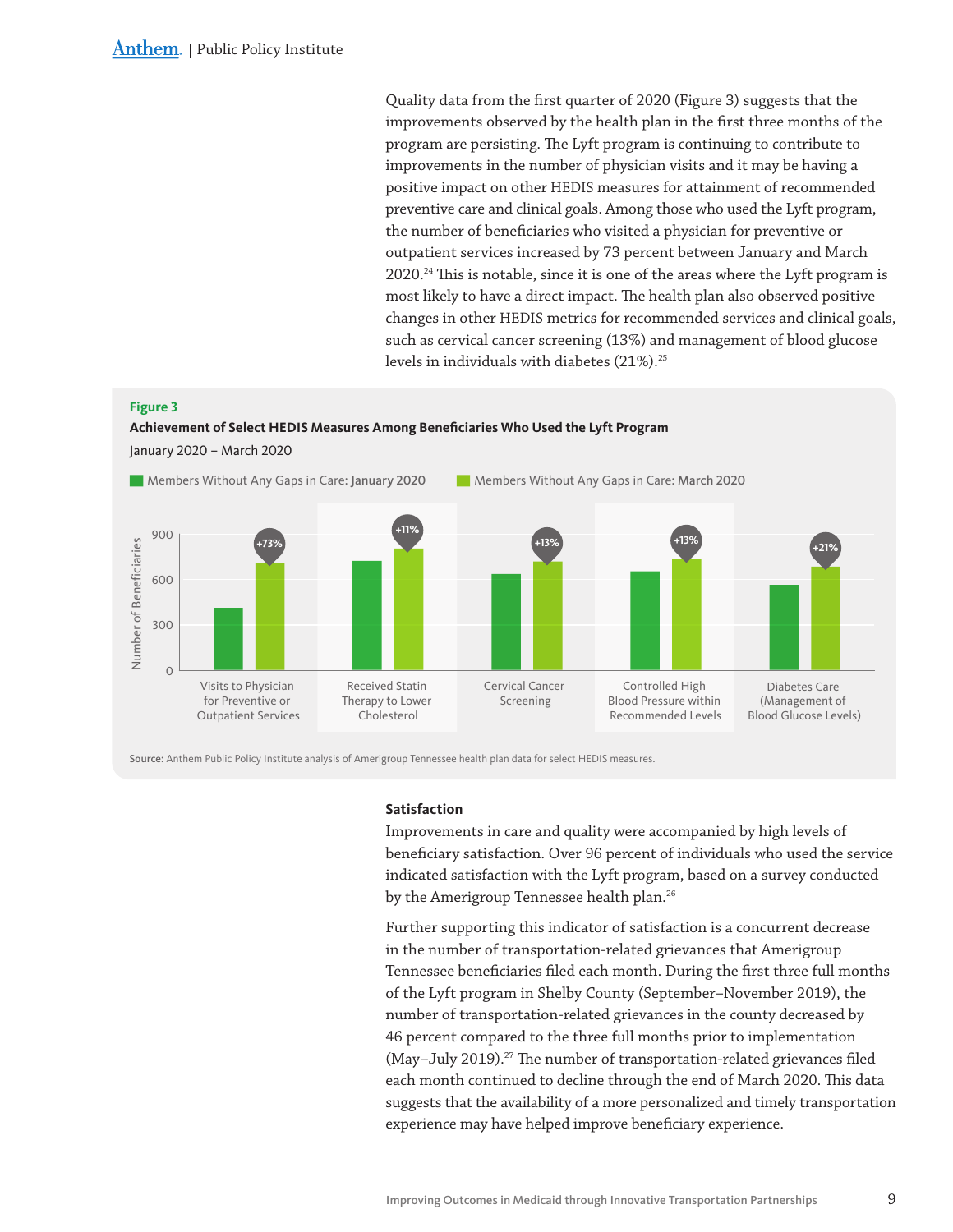## <span id="page-9-0"></span>Discussion

### This innovative approach to NEMT has shown promise to improve access to reliable transportation while also increasing Medicaid beneficiary satisfaction and appropriate utilization of healthcare services and supports.

### **Offering Beneficiaries Greater Flexibility**

One of the key benefits of the enhanced NEMT program using Lyft is flexibility. The Lyft program fills a critical gap for beneficiaries—providing timely and reliable transportation when traditional providers are not available to deliver the service. The efforts of Amerigroup Tennessee and Tennessee Carriers to connect beneficiaries to Lyft rides can help reduce instances in which beneficiaries are late to or miss appointments entirely.

#### **Looking Ahead**

The Amerigroup Tennessee health plan is building on the early success of the program with Lyft and Tennessee Carriers. In particular, the program's success garnered support at the state level for statewide expansion. The health plan is now working on smooth implementation so all of the plan's beneficiaries have access to this program.

The health plan is also working with Lyft and Tennessee Carriers to identify opportunities where the Lyft program can be leveraged to close gaps in care and improve adherence for preventive visits. For instance, one potential focus is on improving access to, and attendance at, prenatal care visits.

An absence of reliable transportation can also have a meaningful impact on social drivers of health, such as access to healthy food options, community engagement, employment, and school attendance. Recognizing this intersection, Amerigroup Tennessee is looking to expand the Lyft program more broadly to address social drivers of health—in particular by providing meal delivery services, which is a benefit offered to many individuals enrolled in Medicaid.

## Conclusion

NEMT has long served as a critical resource—ensuring that Medicaid beneficiaries who cannot afford or lack adequate access to transportation can still obtain care and services to improve their health and wellbeing.

The program with Lyft and Tennessee Carriers is an example of how MCOs can be innovative partners with the state Medicaid agency in better meeting the healthcare needs of beneficiaries. It is also an example of MCOs collaborating with key service providers—in this case the NEMT broker and a ridesharing service—to improve the delivery system.



Individuals benefited from enhanced access to reliable transportation, leading to improved outcomes and satisfaction.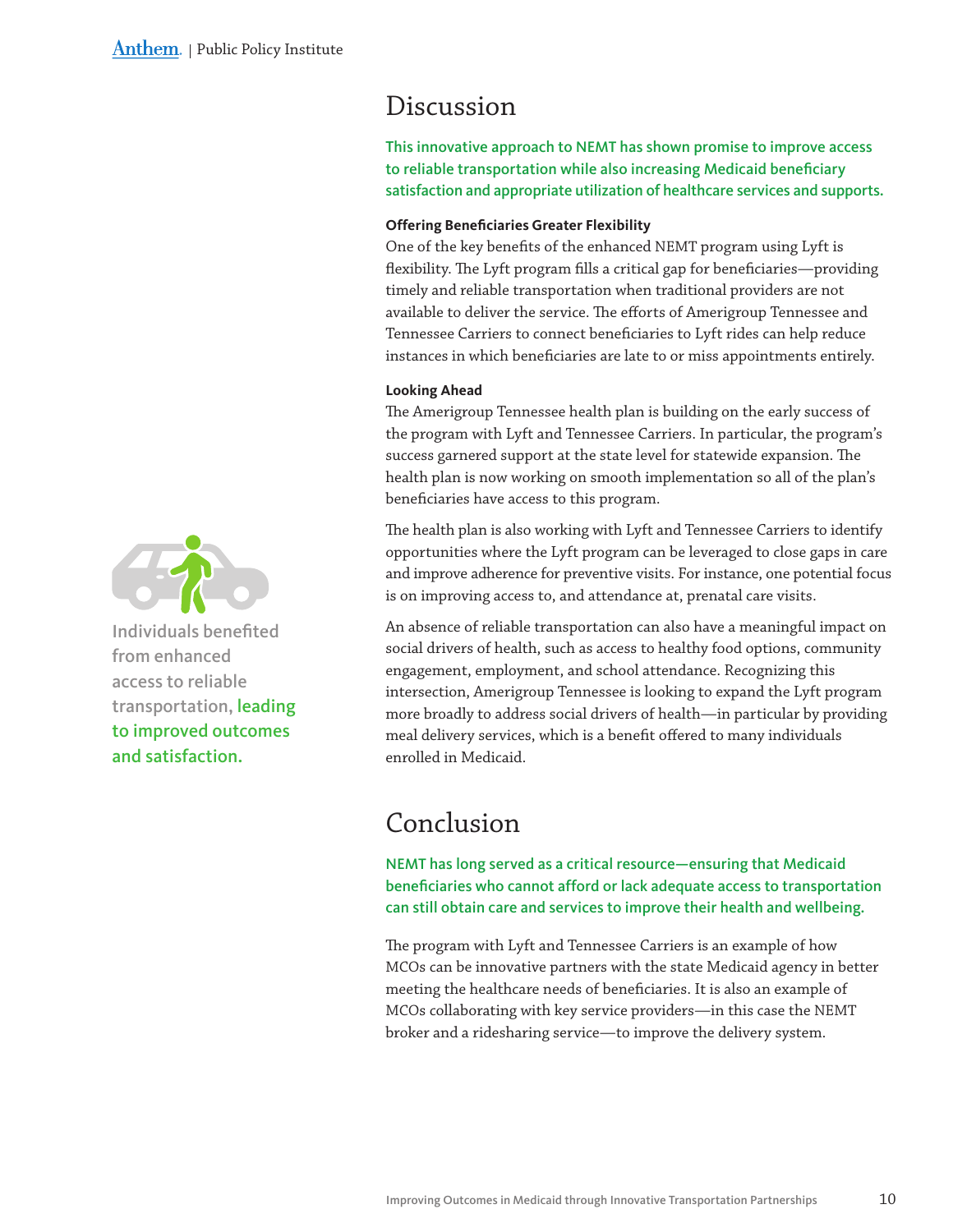## <span id="page-10-0"></span>Endnotes

- <sup>1</sup> Medical Transportation Access Coalition. (n.d.). The Value of Medicaid's Transportation Benefit: Results of a Return on Investment Study. Analysis conducted by Wakely, Faegre Baker Daniels Consulting, and Dr. Patricia Salber. Retrieved May 28, 2020, from [https://mtaccoalition.org/wp-content/uploads/](https://mtaccoalition.org/wp-content/uploads/2018/08/NEMT-ROI-Study-Results-One-Pager.pdf)2018/08/NEMT-ROI-Study-[Results-One-Pager.pdf.](https://mtaccoalition.org/wp-content/uploads/2018/08/NEMT-ROI-Study-Results-One-Pager.pdf)
- $2$  Community Catalyst. (n.d.). Medicaid Non-Emergency Medical Transportation (NEMT) Advocacy Guide. Retrieved March 30, 2020, from [https://www.communitycatalyst.org/resources/publications/document/](https://www.communitycatalyst.org/resources/publications/document/2019/NEMT-Advocacy-Toolkit.pdf)2019/ [NEMT-Advocacy-Toolkit.pdf](https://www.communitycatalyst.org/resources/publications/document/2019/NEMT-Advocacy-Toolkit.pdf).
- <sup>3</sup> Medicaid and CHIP Payment and Access Commission. (2019, May). Medicaid Coverage of Non-Emergency Medical Transportation. Retrieved March 31, 2020, from [https://www.macpac.gov/wp-content/uploads/](https://www.macpac.gov/wp-content/uploads/2019/05/Medicaid-Coverage-of-Non-Emergency-Medical-Transportation.pdf)2019/05/ [Medicaid-Coverage-of-Non-Emergency-Medical-Transportation.pdf](https://www.macpac.gov/wp-content/uploads/2019/05/Medicaid-Coverage-of-Non-Emergency-Medical-Transportation.pdf).
- <sup>4</sup> Musumeci, M. & Rudowitz, R. (2016, February). Medicaid Non-Emergency Medical Transportation: Overview and Key Issues in Medicaid Expansion Waivers. The Henry J. Kaiser Family Foundation. Retrieved April 1, 2020, from [https://www.kff.org/medicaid/issue-brief/medicaid-non-emergency-medical-transportation-overview-and-key](https://www.kff.org/medicaid/issue-brief/medicaid-non-emergency-medical-transportation-overview-and-key-issues-in-medicaid-expansion-waivers/)[issues-in-medicaid-expansion-waivers/.](https://www.kff.org/medicaid/issue-brief/medicaid-non-emergency-medical-transportation-overview-and-key-issues-in-medicaid-expansion-waivers/)
- $5$  Medicaid managed care plans are also covering this as a value added benefit to help close gaps in social drivers of health.
- <sup>6</sup> The Henry J. Kaiser Family Foundation. (2020). Medicaid Benefits: Non-Emergency Medical Transportation Services – 2018. Retrieved March 30, 2020, from [https://www.kff.org/medicaid/state-indicator/non-emergency](https://www.kff.org/medicaid/state-indicator/non-emergency-medical-transportation-services/?currentTimeframe=0&sortModel=%7B%22colId%22:%22Location%22,%22sort%22:%22asc%22%7D)[medical-transportation-services/?currentTimeframe=](https://www.kff.org/medicaid/state-indicator/non-emergency-medical-transportation-services/?currentTimeframe=0&sortModel=%7B%22colId%22:%22Location%22,%22sort%22:%22asc%22%7D)0&sortModel=%7B%22colId%22:%22Location%22,%22sort %22:%22[asc%](https://www.kff.org/medicaid/state-indicator/non-emergency-medical-transportation-services/?currentTimeframe=0&sortModel=%7B%22colId%22:%22Location%22,%22sort%22:%22asc%22%7D)22%7D. States that did require cost-sharing indicated amount ranging from \$0.50 to \$2.00, depending on the vehicle (e.g., specialized medical vehicle, non-emergent ambulance)
- <sup>7</sup> The Henry J. Kaiser Family Foundation. (2020).
- <sup>8</sup>America's Health Insurance Plans. (2020, June 23). New Study: States Increase Transition to Medicaid Managed Care. Retrieved August 8, 2020, from [https://www.ahip.org/new-study-states-increase-transition-to-medicaid](https://www.ahip.org/new-study-states-increase-transition-to-medicaid-managed-care/)[managed-care/.](https://www.ahip.org/new-study-states-increase-transition-to-medicaid-managed-care/)
- <sup>9</sup> Adelberg, M. & Simon, M. (2017, September 20). Non-Emergency Medical Transportation: Will Reshaping Medicaid Sacrifice An Important Benefit? Health Affairs Blog. Retrieved March 30, 2020, from [https://www.](https://www.healthaffairs.org/do/10.1377/hblog20170920.062063/full/) [healthaffairs.org/do/](https://www.healthaffairs.org/do/10.1377/hblog20170920.062063/full/)10.1377/hblog20170920.062063/full/.
- <sup>10</sup> The Henry J. Kaiser Family Foundation. (2020).
- <sup>11</sup> Komenda, J. (2017, January 13). 5 Ways Healthcare Transportation Must Change in 2017. MedCity News. Retrieved March 30, 2020, from https://medcitynews.com/2017/01/5[-ways-healthcare-transportation-must-change-](https://medcitynews.com/2017/01/5-ways-healthcare-transportation-must-change-2017/)2017/.
- <sup>12</sup> Medicaid and CHIP Payment and Access Commission. (2019, May).
- <sup>13</sup> Centers for Medicare & Medicaid Services. (2017, November). Health Care Experiences of Adults with Disabilities Enrolled in Medicaid Only: Findings from a 2014-2015 Nationwide Survey of Medicaid Beneficiaries. Retrieved March 31, 2020, from [https://www.medicaid.gov/medicaid/quality-of-care/downloads/performance-measure](https://www.medicaid.gov/medicaid/quality-of-care/downloads/performance-measurement/namcahpsdisabilitybrief.pdf)[ment/namcahpsdisabilitybrief.pdf](https://www.medicaid.gov/medicaid/quality-of-care/downloads/performance-measurement/namcahpsdisabilitybrief.pdf).
- <sup>14</sup> McLeod, K., et al. (2015, December). Missed or Delayed Medicaid Care Appointments by Older Users of Nonemergency Medical Transportation. *Gerontologist 55*(6), 1026-1037. Retrieved May 28, 2020, from [https://www.ncbi.nlm.nih.gov/pmc/articles/PMC](https://www.ncbi.nlm.nih.gov/pmc/articles/PMC4668763/pdf/gnu002.pdf)4668763/pdf/gnu002.pdf.
- <sup>15</sup> See for example: Iuga, A. & McGuire, M. (2014, February 20). Adherence and Health Care Costs. *Risk Management and Healthcare Policy 7*, 35-44. Retrieved May 26, 2020, from [https://www.ncbi.nlm.nih.gov/pmc/articles/](https://www.ncbi.nlm.nih.gov/pmc/articles/PMC3934668/pdf/rmhp-7-035.pdf) PMC3934668[/pdf/rmhp-](https://www.ncbi.nlm.nih.gov/pmc/articles/PMC3934668/pdf/rmhp-7-035.pdf)7-035.pdf; and Khanna, R., et al. (2012, March). Medication Adherence Among Recipients with Chronic Diseases Enrolled in a State Medicaid Program. *Population Health Management 15*(5), 253-260. Retrieved May 26, 2020, from: [https://www.researchgate.net/publication/](https://www.researchgate.net/publication/221687326_Medication_Adherence_Among_Recipients_with_Chronic_Diseases_Enrolled_in_a_State_Medicaid_Program)221687326\_Medication\_Adherence\_ [Among\\_Recipients\\_with\\_Chronic\\_Diseases\\_Enrolled\\_in\\_a\\_State\\_Medicaid\\_Program](https://www.researchgate.net/publication/221687326_Medication_Adherence_Among_Recipients_with_Chronic_Diseases_Enrolled_in_a_State_Medicaid_Program).
- <sup>16</sup> In its capacity as the NEMT vendor, Tennessee Carriers holds the contract with Lyft; since its launch, at least one other health plan in the state has also adopted this program.
- $17$  Per the program parameters, to qualify for Lyft rides beneficiaries must be able to send and receive texts and connect to the internet via a smartphone. Additionally, all riders must be ambulatory and utilizing curb-to-curb services.
- <sup>18</sup> The initial pilot program agreement excluded any trips for the following reasons: behavioral health, drug and alcohol treatment, crisis stabilization, and pharmacy trips. After expansion of the program in January 2020, MCOs and Tennessee Carriers may request Lyft trips for these appointment types, but selected behavioral health, drug and alcohol treatment, and pharmacy trips remain excluded.
- <sup>19</sup> Data from the Amerigroup Tennessee health plan.
- <sup>20</sup> Anthem Public Policy Institute analysis of data from the Amerigroup Tennessee health plan.
- <sup>21</sup> Data from the Amerigroup Tennessee health plan and Tennessee Carriers, Inc.
- <sup>22</sup> Anthem Public Policy Institute analysis of data from the Amerigroup Tennessee health plan.
- $23$  Ibid.
- $24$  Ibid.
- $25$  Ibid.
- <sup>26</sup> Data from the Amerigroup Tennessee health plan.
- $27$  Anthem Public Policy Institute analysis of data from the Amerigroup Tennessee health plan.